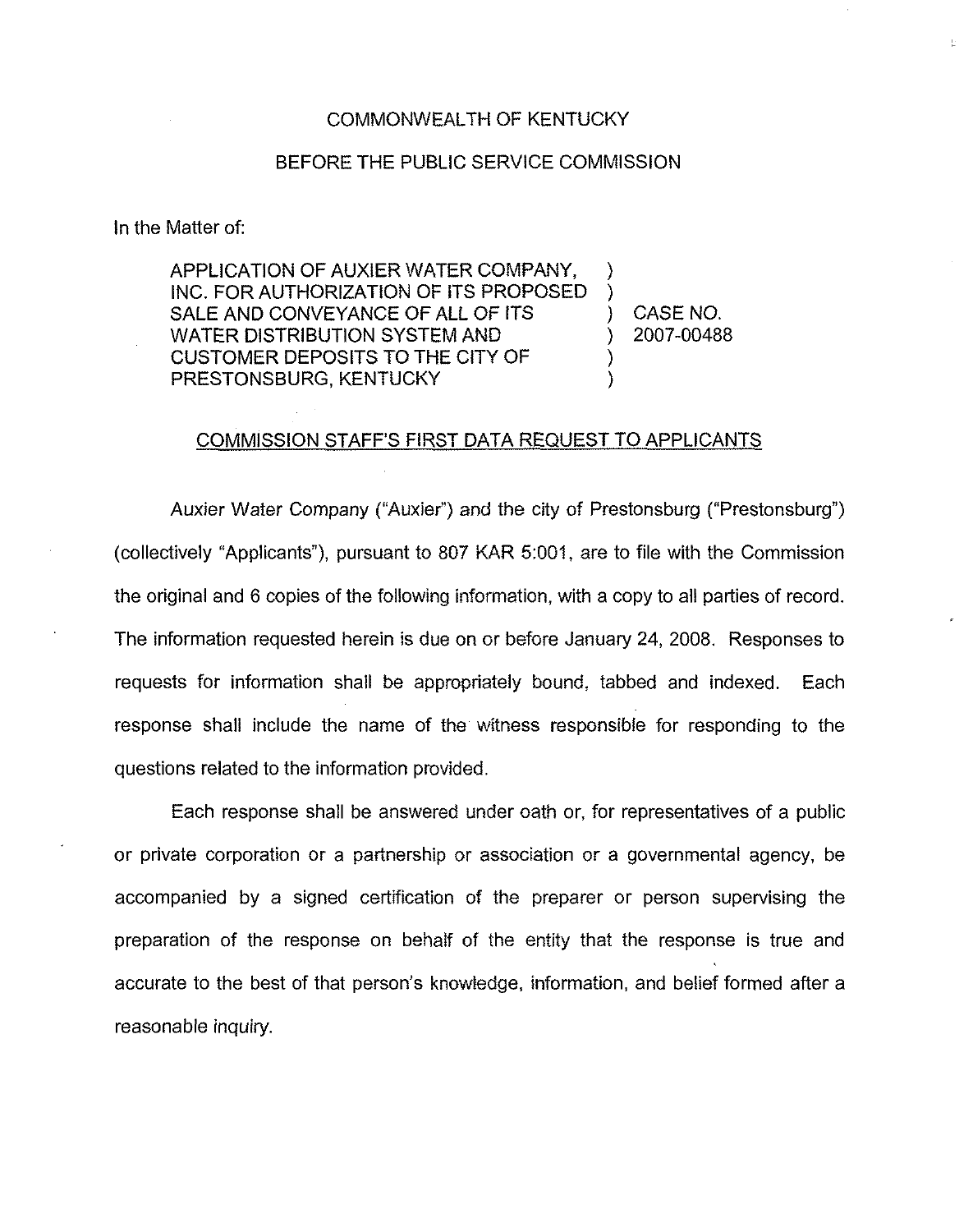Applicants shall make timely amendments to any prior responses if either obtains information which indicates that the response was incorrect when made or, though correct when made, is now incorrect in any material respect. For any requests to which Applicants fail or refuse to furnish all or part of the requested information, Applicants shall provide a written explanation of the specific grounds for their failure to completely and precisely respond.

Careful attention should be given to copied material to ensure that it is legible. When the requested information has been previously provided in this proceeding in the requested format, reference may be made to the specific location of that information in responding to this request. When applicable, the requested information shall be separately provided for total company operations and jurisdictional operations.

1. For its water distribution system and customer deposits, Auxier will receive \$2,650,000 and other valuable consideration, including commitments of Prestonsburg respecting water service in Auxier's service territory.<sup>1</sup>

a. Explain the term "other valuable consideration."

b. Describe the water service commitments that Auxier will receive.

2. KRS 278.020(6) provides that the Commission must find that the proposed transaction "[i]s to be made in accordance with law, for a proper purpose and is consistent with the public interest." Explain how the proposed transaction benefits the public.

3. According to the Acquisition Contract dated September 24, 2007, Auxier will "deliver to the City and its Utilities Commission (a) all sums of money which it then

-2- Case No. 2007-00488

Ł.

 $\mathbf{1}$ Application at 2.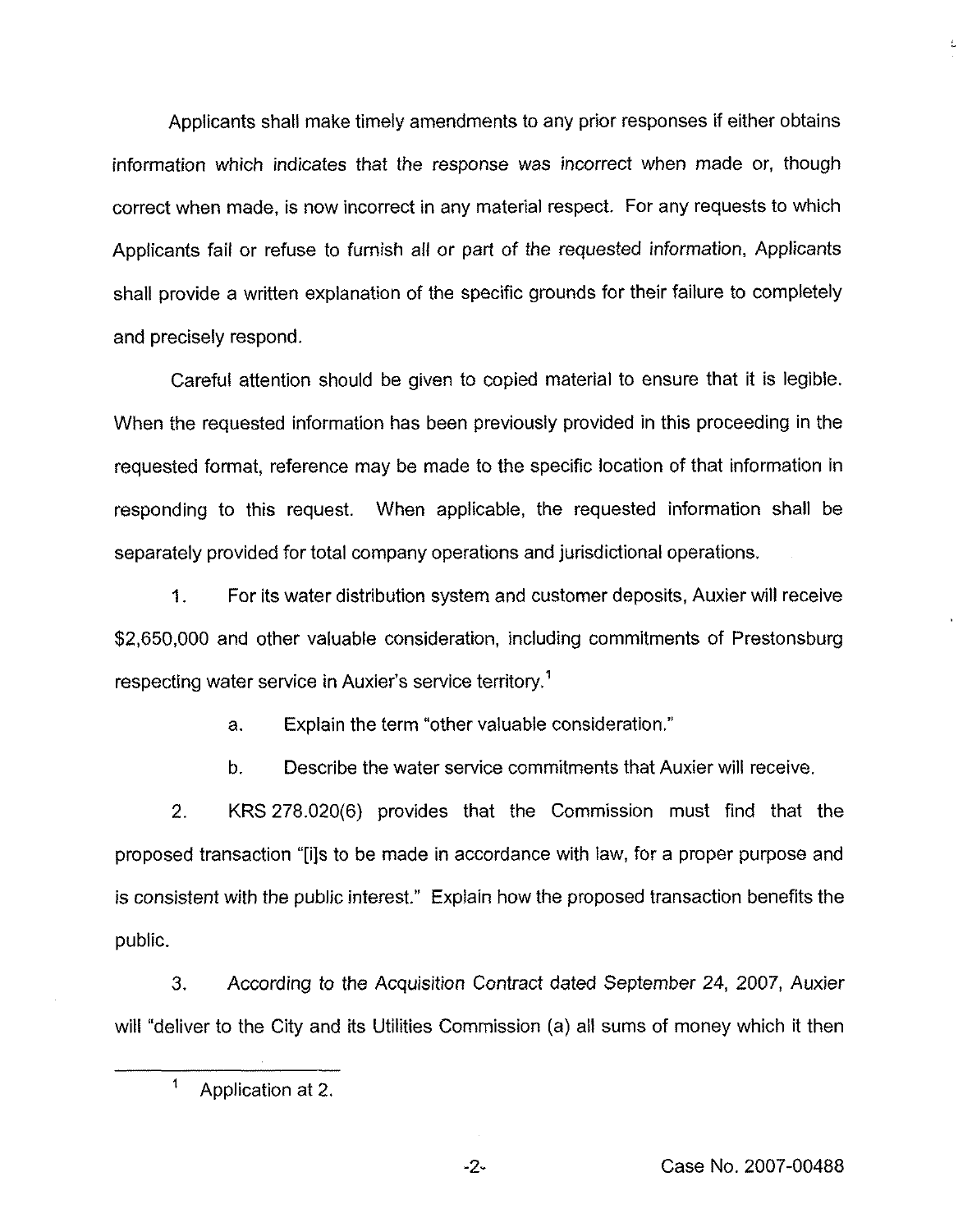holds, representing deposits made by Auxier's water users as security for the payment of water bills."<sup>2</sup>

a. Identify the amount of the customer deposit liability that Auxier has outstanding as of December 31, 2007 that will be transferred to Prestonsburg.

b. Identify any of Auxier's outstanding customer deposit liabilities that will be refunded to customers prior to the proposed transfer.

4. Commission regulations require that interest be paid on customer deposits annually. Auxier's annual report to the Commission for the Calendar Year Ending December 31, 2006 indicates that Auxier did not accrue interest on its customer deposits. Provide the amount of accrued interest on customer deposits Auxier owes as of December 31, 2007.

5. The Acquisition Contract states that the future accrual of interest on Auxier's customer deposits will confirm to, "[w]hatever policies and practices the City has established."<sup>3</sup>

a. Describe the policies and practices Prestonsburg has regarding the accrual and payment of interest on customer deposits.

b. Describe the differences between Prestonsburg's policies regarding interest on customer deposits with the requirements contained in Commission regulations.

6. Provide the proposed journal entry that Auxier will use to record the transfer.

È

<sup>&</sup>lt;sup>2</sup> Acquisition Contract at 6.

 $3$   $\underline{\mathsf{ld}}$ .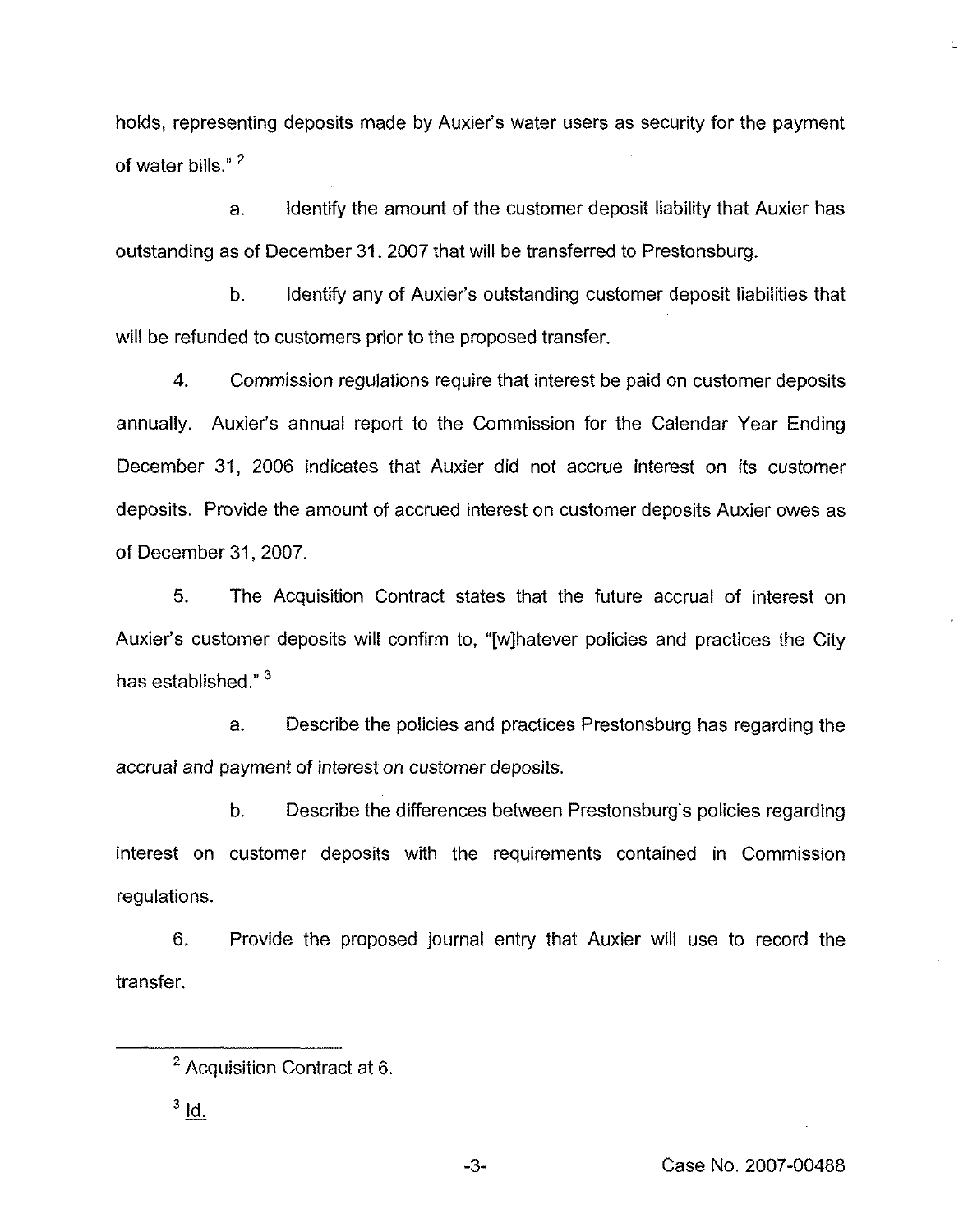7. Provide the proposed journal entry that Prestonsburg will use to record the transfer.

8. Exhibit B of the application is the Report on Audit of Financial Statement for the years ended June 30, 2006 and 2005 for the Prestonsburg City Utilities Commission. Provide a copy of the Water Division's balance sheet, income statement, and statement of retained earnings for the 12-month period ending December 31, 2007.

9. Provide a copy of Auxier's balance sheet, income statement, and statement of retained earnings for the 12-month period ending December 31, 2007.

10. Identify the Prestonsburg employees who will manage and operate Auxier's water system and describe each person's qualifications to operate and manage a water distribution system.

11. a. Describe the internal standards and policies of Prestonsburg regarding service reliability and quality of its water utility operations.

b. Provide all written standards or policies related to service quality and reliability of water utility operations.

12. Provide in table format an analysis of the number and type of consumer complaints that Prestonsburg received during the period from 2000 to 2005 and of how such complaints were resolved.

13. a. List ail of Auxier's current employees.

b. Identify each Auxier employee that Prestonsburg will not retain after the acquisition is completed, explain why he or she will not be retained, and describe the severance package, if any, that he or she will receive.

ŧ.

 $-4-$